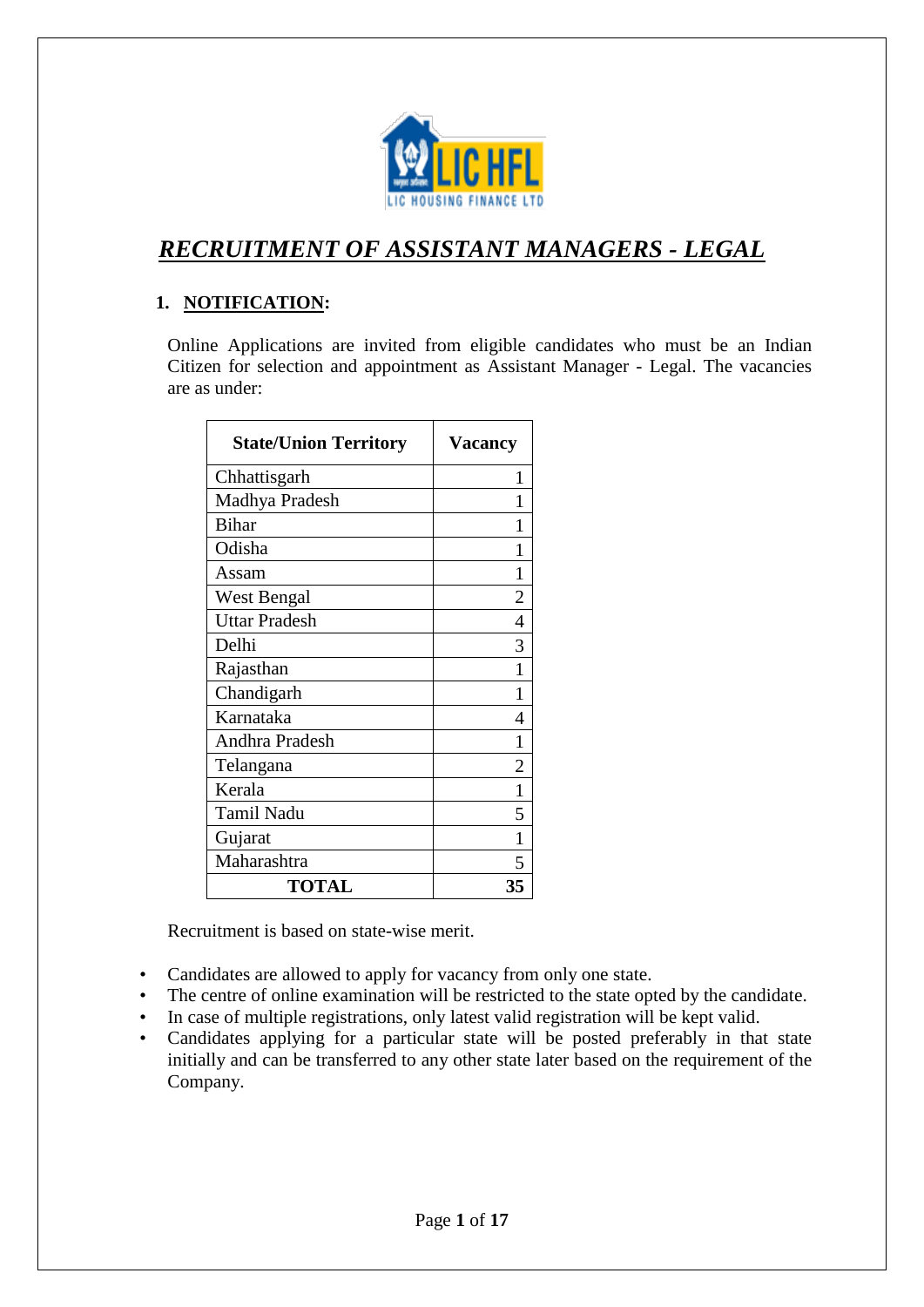# **2. REMUNERATION:**

The starting basic pay of Rs. 32,815/- per month in the scale of **32815 - 1685(14) – 56405 - 1755(3) - 61670** and other admissible allowances as per rules shall be payable. Total emoluments per month will be approximately **Rs. 56,000/-** (depends upon the place of posting) plus Lunch Allowance, Provident Fund, Mediclaim, Gratuity, LTC, Group Insurance Scheme, Housing Loan, Performance Linked Incentive and other benefits as per rules.

### **Probation Period:**

There will be a probation period of 1 year from the date of appointment as Assistant Manager which may be extended for a maximum period of 1 year.

### **3. ELIGIBILITY CRITERIA:**

| <b>Eligibility Criteria</b>                            | <b>Assistant Manager - Legal</b>                                   |
|--------------------------------------------------------|--------------------------------------------------------------------|
| <b>Nationality</b>                                     | Indian                                                             |
| Age (as on 01.01.2019)                                 | $23-30$ years                                                      |
| <b>Educational Qualification</b><br>(as on 01.01.2019) | A Bachelor Degree in Law (LLB) with<br>minimum aggregate 55% marks |
| <b>Computer Skills</b>                                 | Yes                                                                |

The eligibility criteria are as mentioned below:

Local language will be preferred.

Age Limit (as on 01.01.2019): Not below 23 years and not above 30 years as on 01.01.2019 i.e. candidates must have been born **not earlier than 02.01.1989** and **not later than 01.01.1996 (both dates inclusive).**

**Note**:

- All the educational qualifications mentioned should be from a University/ Institute/Board recognised by Govt. of India/approved by Govt. Regulatory Bodies and the final result should have been declared on or before 01.01.2019.
- Proper document from Board/University for having declared the result on or before 01.01.2019 has to be submitted at the time of interview. The date of passing the eligibility examination will be the date appearing on the marksheet or provisional certificate issued by University/Institute. In case the result of a particular examination is posted on the website of the University/Institute and web based certificate is issued then proper document/certificate in original issued and signed by the appropriate authority of the University/Institute indicating the date of passing properly mentioned thereon will be reckoned for verification and further process.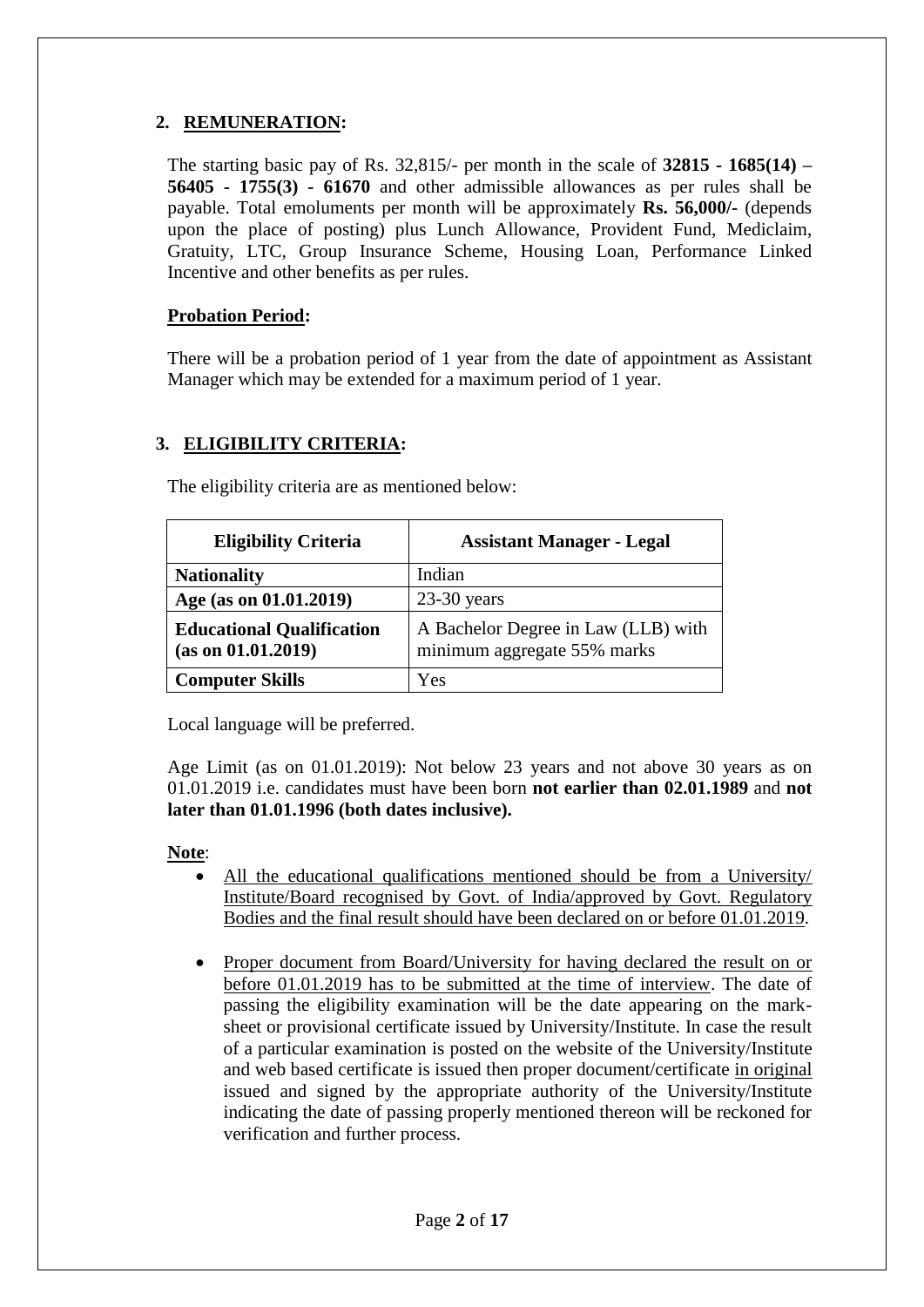- Candidate should indicate the percentage obtained in Graduation/Postgraduation calculated to the nearest two decimals in the online application. Where CGPA/OGPA is awarded, the same should be converted into percentage and indicated in online application. If called for interview, the candidate will have to produce a certificate issued by the appropriate authority inter alia stating the norms of the University regarding conversion of grade into percentage and the percentage of marks scored by the candidate in terms of norms.
- Calculation of Percentage: The percentage marks shall be arrived at by dividing the total marks obtained by the candidate in all the subjects in all semester(s)/year(s) by aggregate maximum marks (in all the subjects irrespective of honours/optional/additional optional subject, if any) multiplied by 100. This will be applicable for those Universities also where Class/Grade is decided on basis of Honours marks only.

The fraction of percentage so arrived will be ignored i.e. 54.99% will be treated as less than 55%.

### **4. SELECTION PROCEDURE:**

Online Examination and Interview.

#### **A. Online Examination:**

Online examination will be of objective type, multiple choice of total two hours duration comprising the following sections:

| Sr.<br>No. | <b>Section</b>           | No. of<br>questions | <b>Maximum</b><br><b>Marks</b> | <b>Duration</b> |
|------------|--------------------------|---------------------|--------------------------------|-----------------|
|            | English Language         | 50                  | 50                             | 35 minutes      |
| 2          | <b>Logical Reasoning</b> | 50                  | 50                             | 35 minutes      |
| 3          | <b>General Awareness</b> | 50                  | 50                             | 15 minutes      |
| 4          | Professional Knowledge   | 50                  | 50                             | 35 minutes      |
|            | <b>Total</b>             | 200                 | 200                            | 120 minutes     |

The online examination will be in English language only. There will be penalty for wrong answers in the online examination. For every wrong answer to a question given by the candidate, one fourth or 0.25 of the marks assigned to that question will be deducted as penalty to arrive at corrected score. If a question is left blank, i.e. no answer is given by the candidate; there will be no penalty for that question.

LIC HFL reserves the right to fix the minimum cut- off marks, section wise as well as on total in the online examination in order to finalize the number of candidates to be called for the Interview. The corrected scores obtained by each of the candidates in different sessions (if held) will be normalized using equipercentile method.

Decision of the Company in this regard shall be final and binding on the candidates. No correspondence will be entertained in this regard.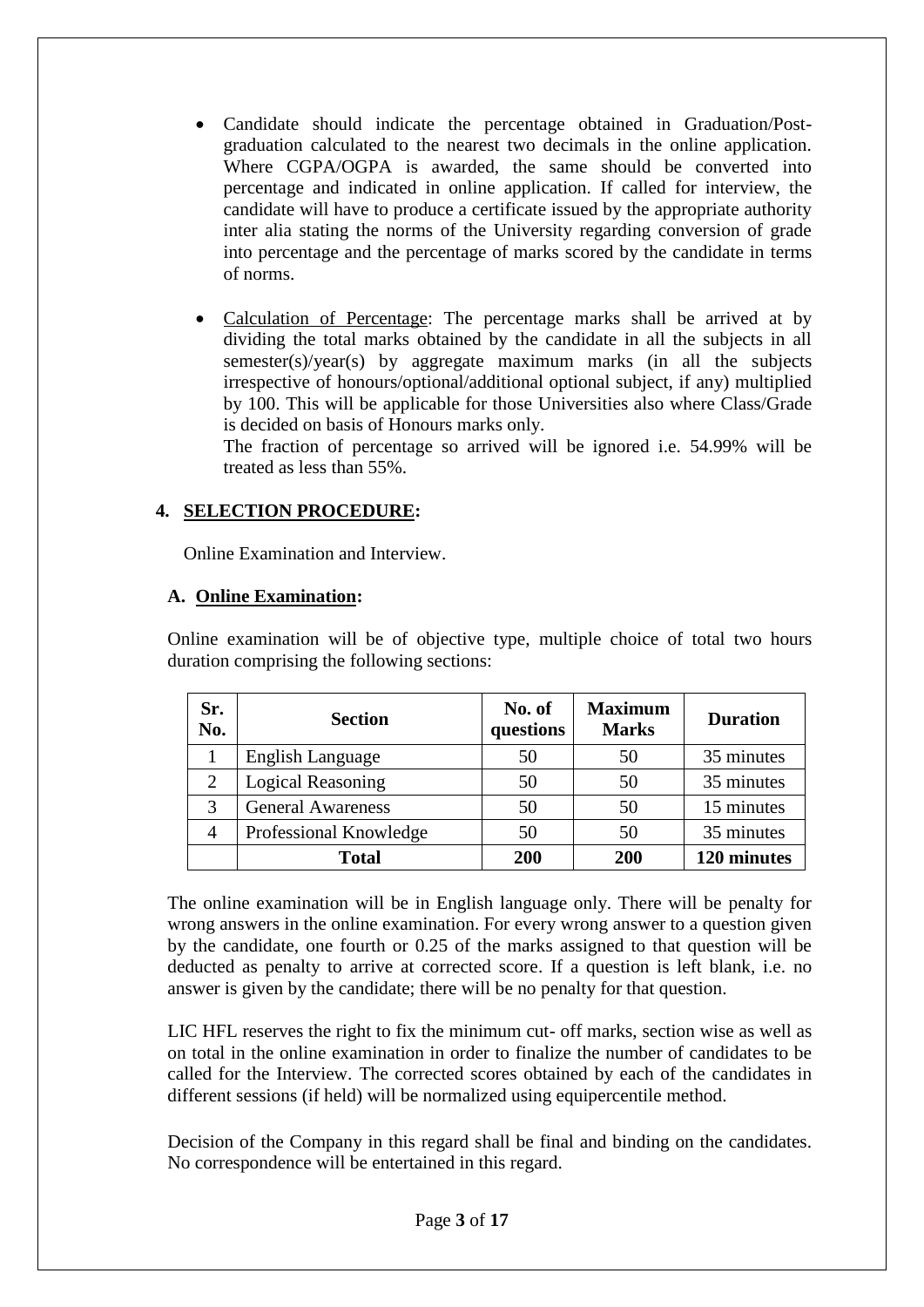#### **B. Interview:**

The first three sections of the online examination are only qualifying sections and the final merit list of online examination will be solely based on the marks obtained in the Professional Knowledge section of online examination.

Depending upon the number of vacancies, only those candidates who rank sufficiently high in the order of merit solely based on the Marks in Professional Knowledge section of Online Examination will be called for interview. Candidates who do not attend the Interview or who do not obtain the minimum qualifying marks in the Interview shall be disqualified from further selection.

Shortlisting of candidates for interview will be provisional without verification of documents. Candidature will be subject to verification of all details/documents with the original when a candidate reports for interview (if called). In case a candidate is called for interview and is found not satisfying the eligibility criteria (Age, Educational Qualification, etc.) he/she will not be allowed to appear for the interview.

#### **C. Final Selection:**

The final merit list and selection of candidates will be done on the basis of combined marks of Professional Knowledge section of Online Examination and Interview strictly according to the merit ranking, subject to minimum qualifying marks in the Interview. The Company reserves the right to change the selection procedure, if necessary.

#### **D. Medical Examination:**

Selected candidate will have to undergo Medical Examination and will be appointed as Assistant Manager-Legal subject to him/her being found medically fit by the Medical Examiner authorized by LIC HFL for this purpose.

#### **5. HOW TO APPLY:**

Candidates are necessarily required to apply Online through LIC HFL's website (www.lichousing.com) under the heading "Careers". No other means/mode of applications will be accepted.

**A.** Candidates satisfying the conditions of eligibility as on 01.01.2019 are required to log in to the LIC HFL's website and click on **"Careers" and go to "Job Opportunities" to open the page "RECRUITMENT OF ASSISTANT MANAGERS - LEGAL".** Option is available on the page to view the Detailed Advertisement and also to Apply Online, which will redirect the candidates to the online registration page. The candidate is required to keep details about bio-data ready to enable him/her to fill up the application form correctly.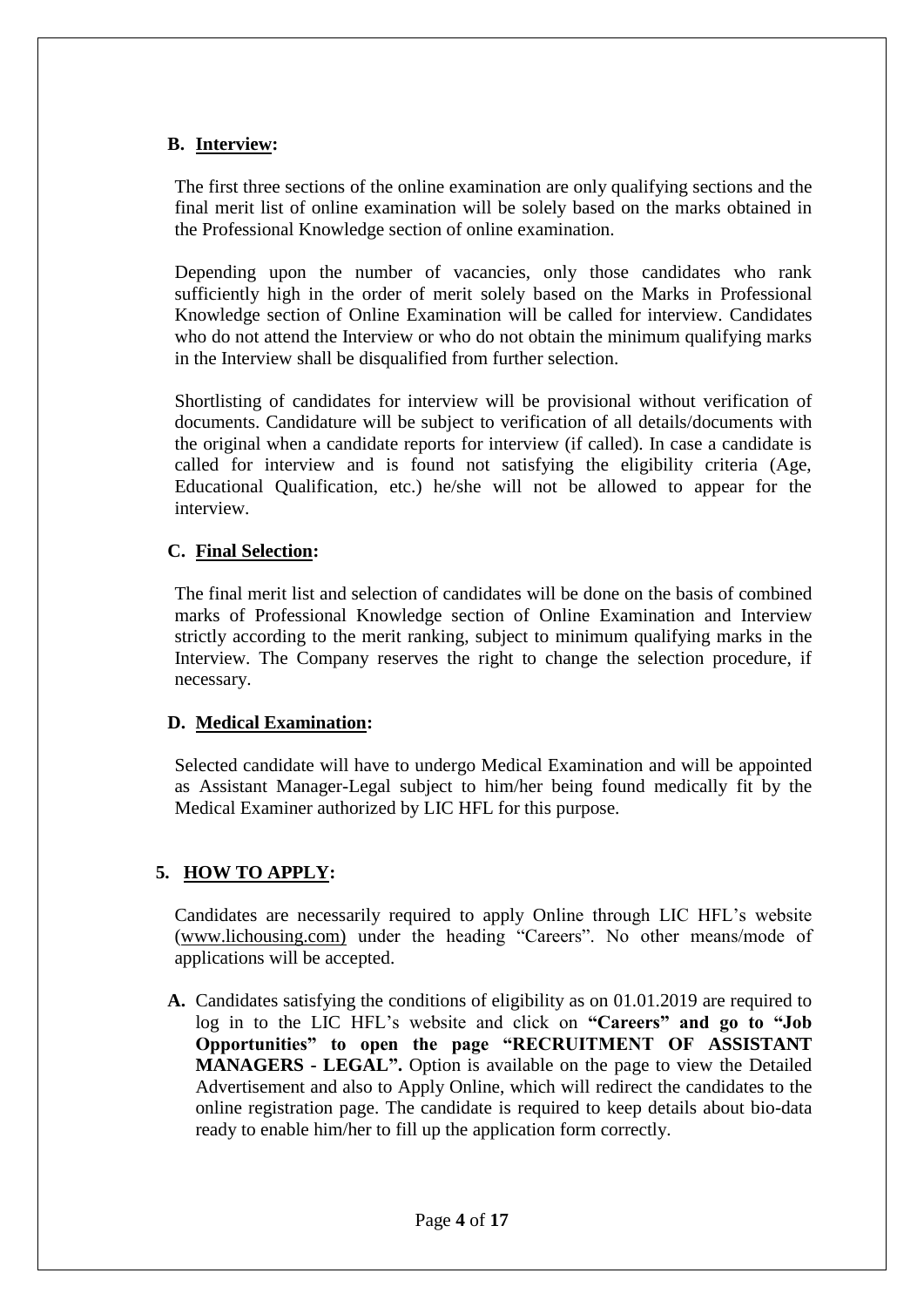The name of the candidate should be spelt correctly in the application as it appears in the valid and acceptable photo identity and the candidate should bring the same identity proof at the time of online examination. The certificate/mark sheets should bear the same name of the candidate. The name of the candidate's father/husband etc. should be spelt correctly in the application as it appears in the certificate/mark sheets.

**B.** Before applying online, a candidate will be required to have a scanned (digital) image of his/her photograph, signature, left thumb impression and handwritten declaration (text given below) as per the specifications given in "GUIDELINES FOR SCANNING AND UPLOAD OF DOCUMENTS" mentioned at the end. Signature in CAPITAL LETTERS will NOT be accepted. The left thumb impression should be properly scanned and not smudged. The text for the hand written declaration is as follows –

*"I, \_\_\_\_\_\_\_ (Name of the candidate), hereby declare that all the information submitted by me in the application form is correct, true and valid. I will present the supporting documents as and when required."* 

The above mentioned hand written declaration has to be in the candidate's hand writing and in English only. If it is written and uploaded by anybody else or in any other language, the application will be considered as invalid.

- **C.** In the event of the candidate not being able to fill the data in one go, candidate can save the data already entered. When the data is saved, provisional registration number and password will be generated by the system and displayed on the screen. Candidate should note down the provisional registration number and password. Email/SMS indicating the provisional Registration Number and Password will be sent on the mobile number and email address provided during registration. Candidates can reopen the saved data using provisional Registration Number and Password and edit the particulars, if needed. The facility will be available for three times in all. Once the application is filled completely, candidate should submit the data and pay fees to complete the registration process.
- **D.** A valid personal Email ID and Mobile No. should be kept active during the currency of this recruitment process. All sort of communication/intimation will be sent to registered email id/mobile no.
- **E.** Please note that the above procedure is the only valid procedure for applying. No other mode of application or incomplete steps would be accepted and such applications would be rejected.

#### **6. APPLICATION FEE:**

| Post                           | <b>Application Fee</b> |
|--------------------------------|------------------------|
| <b>Assistant Manager-Legal</b> | $Rs. 500/-$            |

GST @ 18% will be charged on Application Fee.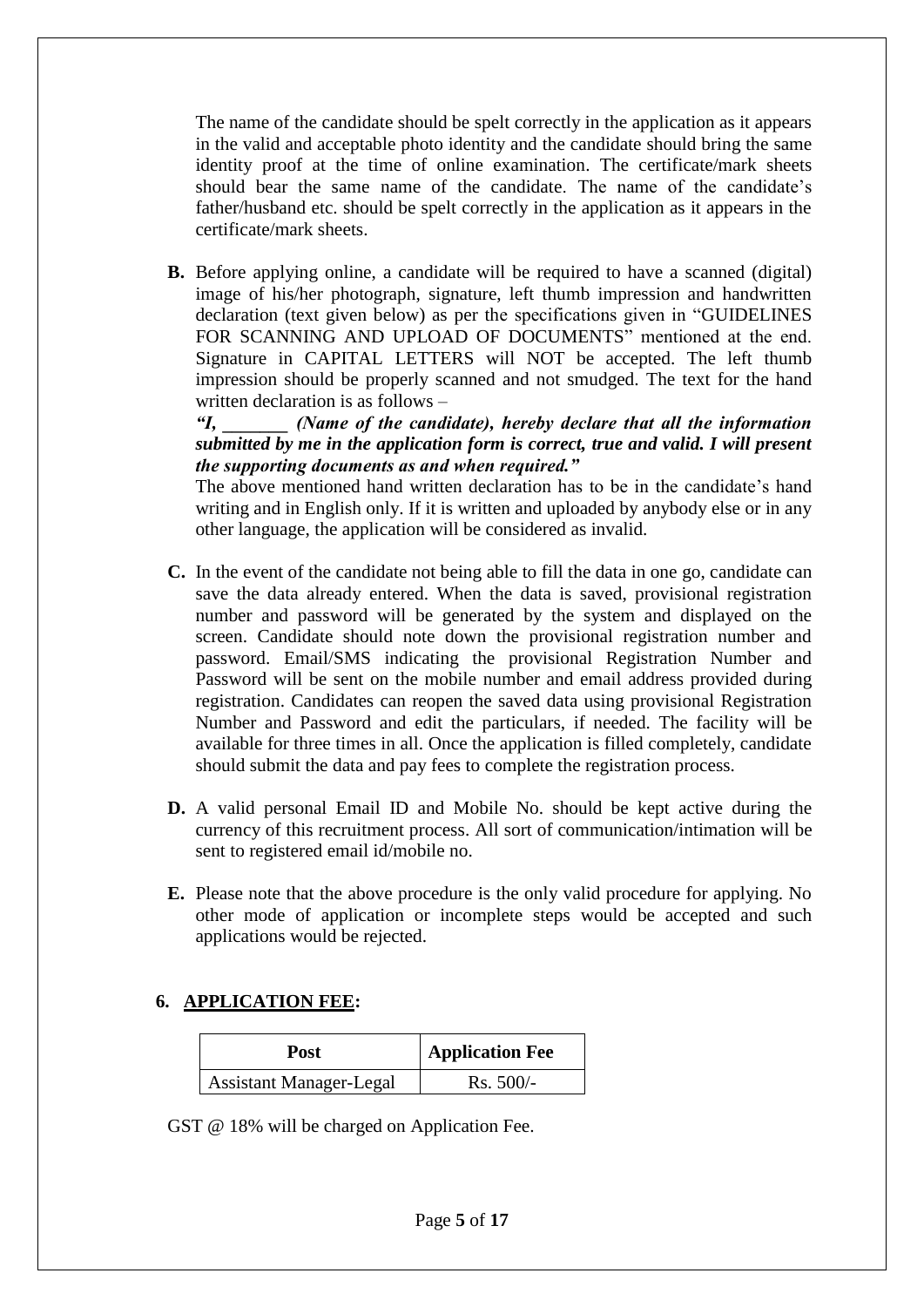The above fee is applicable to all candidates and non-refundable. Candidates should pay the requisite fee through the online mode only. Applicants have to bear the transaction charges as applicable for online payment.

# **7. MODE OF PAYMENT:**

**Payment of Application Fee via ONLINE MODE:** Candidates have to pay the Application Fee through ONLINE MODE only.

- (i) Candidates should fill in the details in the Online Application at the appropriate places very carefully and click on **"SUBMIT"** button available at the bottom of the Online Application page. Before pressing the "SUBMIT" button, candidates are advised to verify every field filled in the application. A provisional Registration Number and Password will be generated by the system and displayed on the screen. Candidate should note down the Registration Number and Password. An email & SMS indicating the Provisional Registration number and Password will also be sent on the mobile number and email address provided during registration. The name of the candidate should be spelt correctly in the application as it appears in the valid and acceptable photo identity and the candidate should bring the same identity proof at the time of online examination. The certificate/mark sheets should bear the same name of the candidate. Any change/alteration found may disqualify the candidature. The name of the candidate's father/husband etc. should be spelt correctly in the application as it appears in the certificate/mark sheets.
- (ii) The application form is integrated with the payment gateway and the payment process can be completed by following the instructions.
- (iii) The payment can be made by using Debit Cards (RuPay/Visa/MasterCard/Maestro), Credit Cards, Internet Banking, IMPS, Cash Cards/ Mobile Wallets by providing information as asked on the screen.
- (iv) On successful completion of the registration, a registration number and password will be generated. Candidates should note their registration number and password.
- (v) If the online transaction has been successfully completed, an e-Receipt will be generated. Non-generation of 'e-Receipt' indicates PAYMENT FAILURE. On failure of payment, candidates are advised to login again using their Registration Number and Password and repeat the process of payment.
- (vi) Candidates are required to take a printout of the e-Receipt and online Application Form. Please note that if the same is not being generated, online transaction might not have been successful.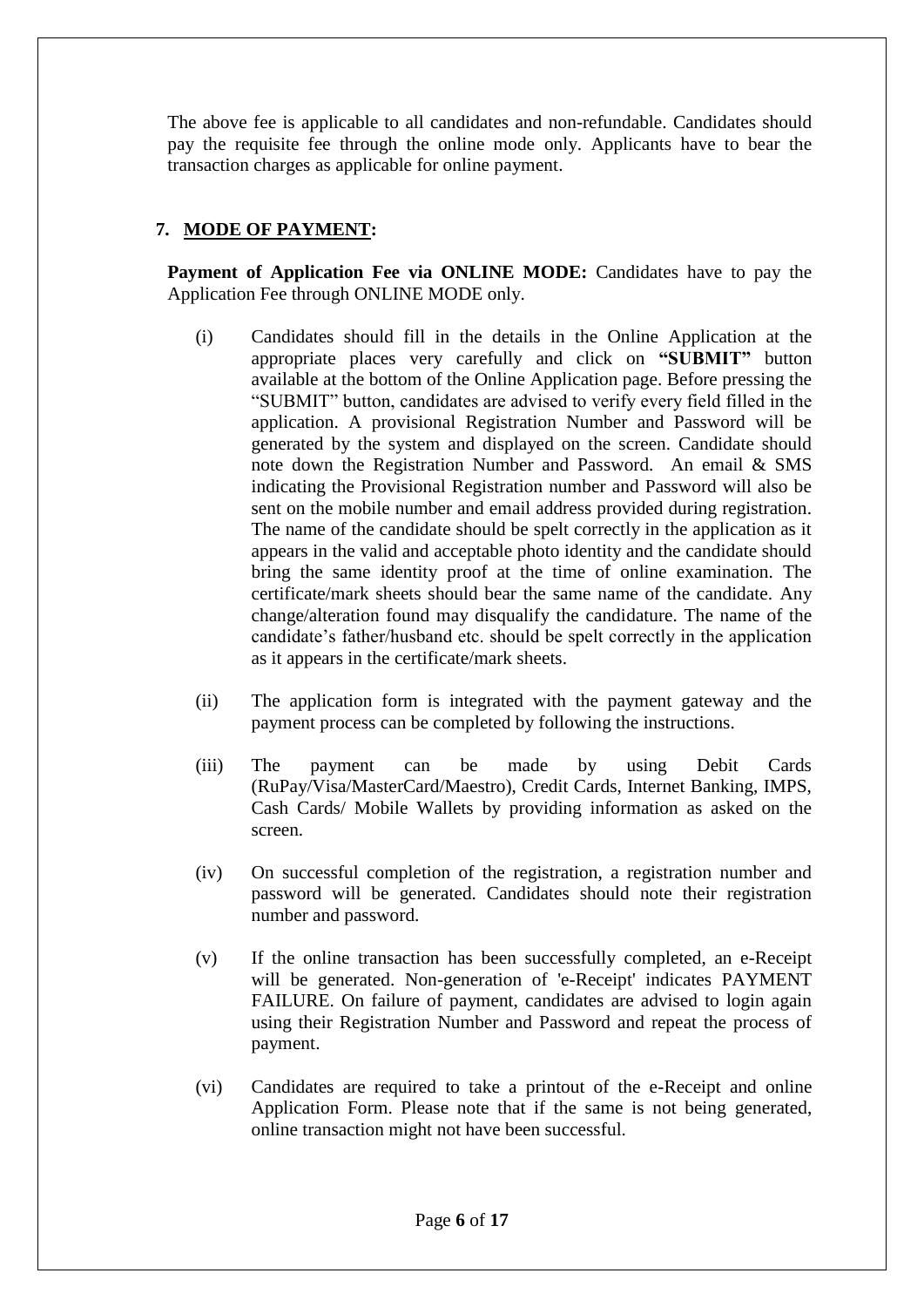(vii) There is a facility to print application form containing fee details after payment of fees.

#### **Note:**

- After submitting your payment information in the online application form, please wait for the intimation from the server, DO NOT press Back or Refresh button in order to avoid double charge.
- To ensure the security of your data, please close the browser window once the transaction is completed.

# **TIME AND ACTIVITY SCHEDULE**

| No. | <b>Activity</b>                                  | Date       |
|-----|--------------------------------------------------|------------|
|     | Start of online registration and payment of fees | 02.12.2019 |
| 2   | End of online registration and payment of fees   | 16.12.2019 |
| 3   | <b>Online Examination (tentative)</b>            | 27.01.2020 |

Candidates shall be solely responsible for filling up the online applications correctly. In case of invalid applications due to errors committed by the applicant, no claims for refund of application money so collected shall be entertained by the Company.

#### **To avoid last minute rush, candidates are advised to pay the application fees and register online at the earliest.**

**Note:** In case of any query while filling up the online application form, payment of fee/intimation charges, etc., the applicant may send the query at<http://cgrs.ibps.in/> Kindly mention 'LICHFL – Recruitment 2019' in the subject of the query.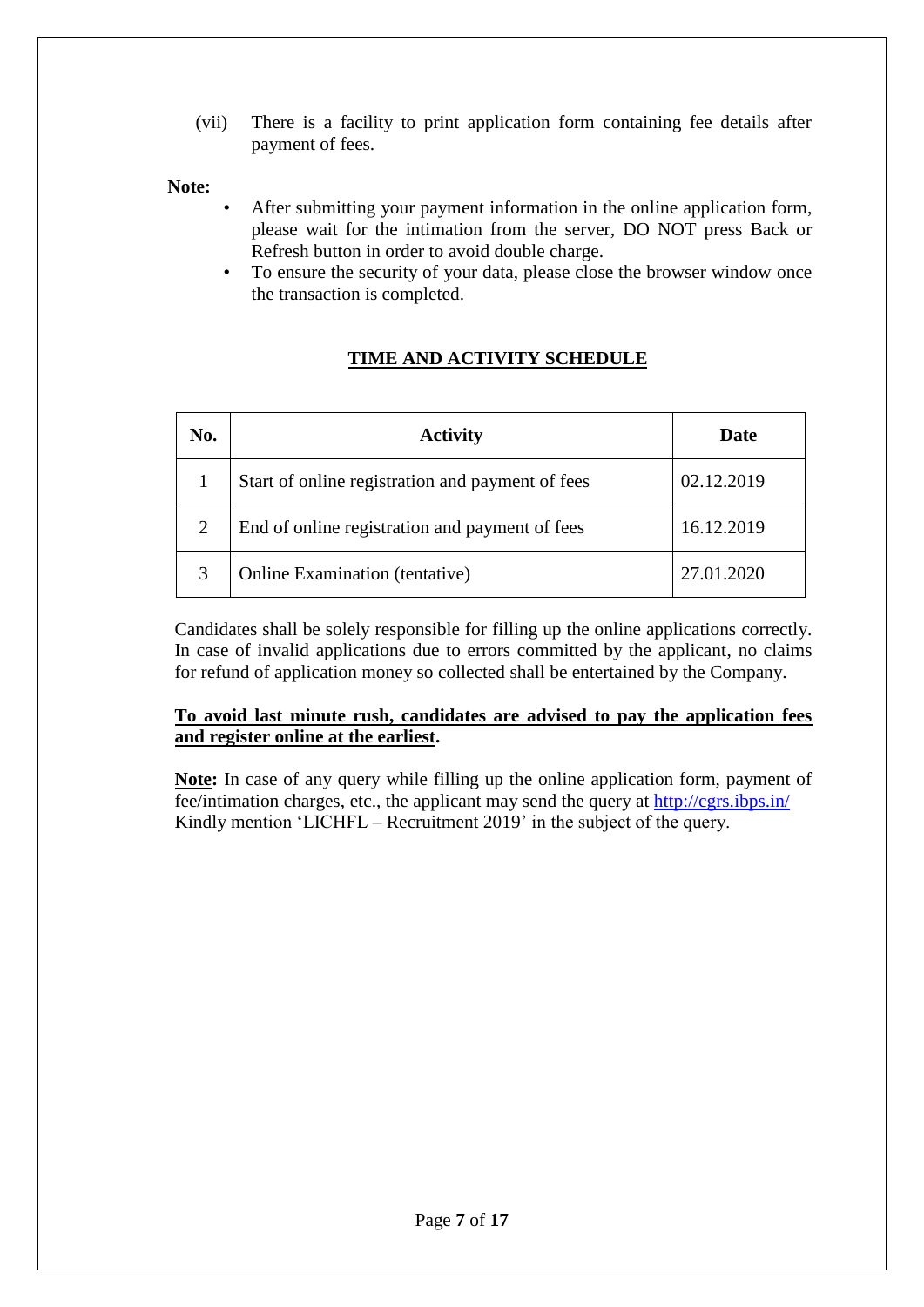# **8. CALL LETTER FOR ONLINE EXAMINATION:**

The Centre, venue address, date and time for online examination shall be intimated in the respective Call Letter.

An eligible candidate should download his/her call letter from the LIC HFL's website **www.lichousing.com** by entering his/ her details i.e. Registration Number/Roll Number and Password/Date of Birth. No hard copy of the call letter/Information Handout etc. will be sent by post/courier.

Intimations will be sent by email/sms to the email ID and mobile number registered in the online application form. Company will not take responsibility for late receipt / non-receipt of any communication e-mailed/ sent via sms to the candidate due to change in the mobile number, email address, technical fault or otherwise beyond the control of Company. Candidates are hence advised to regularly keep in touch with the LIC HFL website (www.lichousing.com) for details, updates and any information which may be posted for further guidance as well as to check their registered e-mail account from time to time during the recruitment process.

Candidate should affix recent recognizable photograph on the call letter preferably the same as provided (uploaded) during registration. Candidate should ensure that copies of the same are retained for use at various stages of the process. Candidates are also advised not to change their appearance till the process is completed. Failure to produce the same photograph at various stages of the process/doubt about identity at any stage could lead to disqualification. Candidate must appear at the online examination centre with **(i) Call Letter (ii) Photo Identity Proof as stipulated in the call letter and photocopy of the same Photo Identity Proof as brought in original.** In case identity is in doubt, candidates will not be allowed to appear for the online examination.

### **9. IDENTITY VERIFICATION:**

In the examination hall as well as at the time of interview, the call letter along with original and a photocopy of the candidate's currently valid photo identity (bearing exactly the same name as it appears on the call letter) such as PAN Card/ Passport/ Permanent Driving Licence/ Voter's Card/ Bank Passbook with photograph/ Photo identity proof issued by a Gazetted Officer on official letterhead along with photograph / Photo identity proof issued by a People's Representative on official letterhead along with photograph / valid recent Identity Card issued by a recognized College/ University/ Aadhaar card/ E-Aadhaar Card with a photograph/ Employee ID/ Bar Council Identity Card with photograph should be submitted to the invigilator for verification. The candidate's identity will be verified with respect to his/her details on the call letter, in the Attendance List and requisite documents submitted. If identity of the candidate is in doubt, the candidate may not be allowed to appear for the online examination.

Ration Card and Learner's driving licence are **not** valid id proof for this recruitment.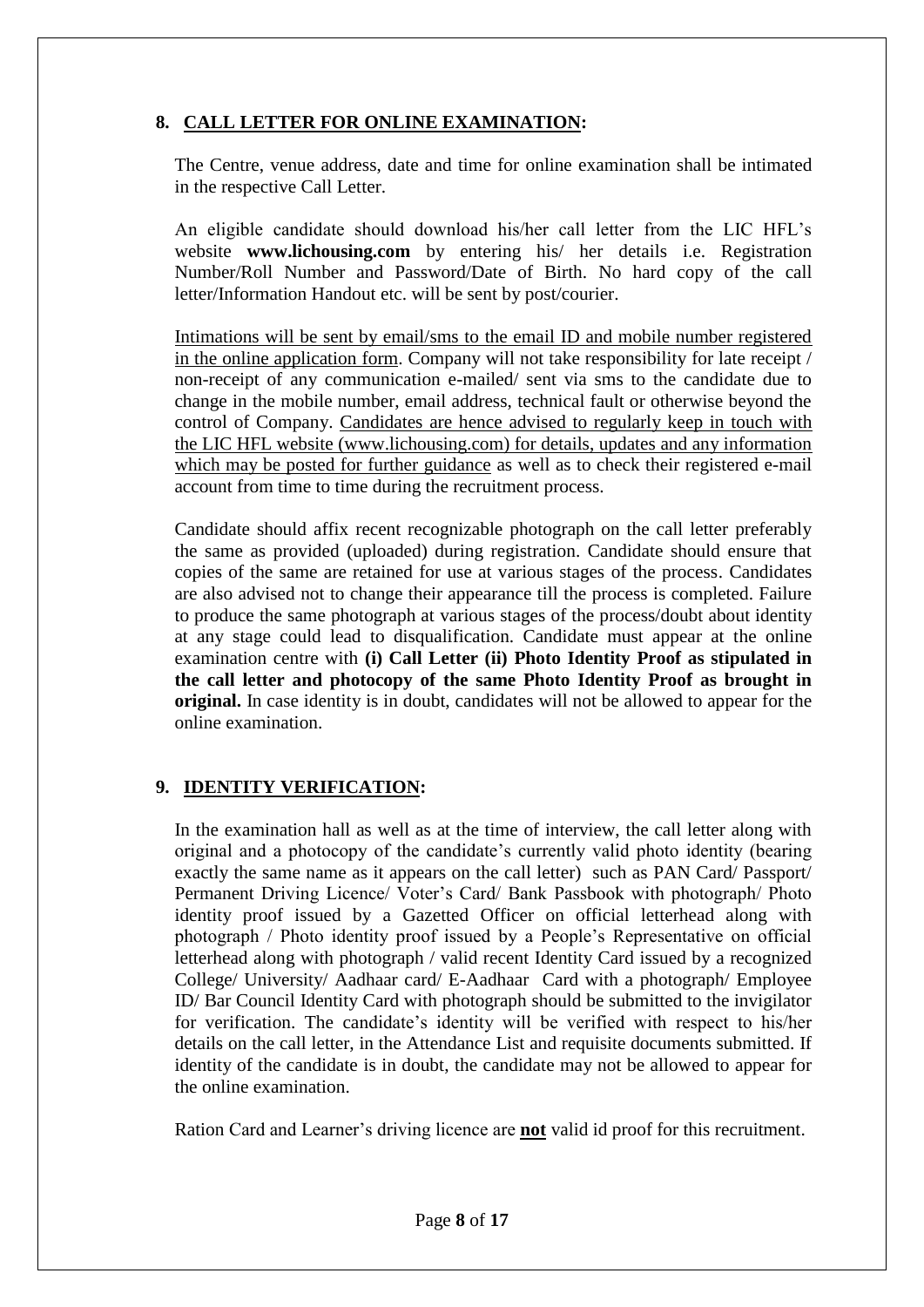**Note:** Candidates have to produce in original the photo identity proof and submit photocopy of the photo identity proof along with Online Examination Call Letter/ Interview Call Letter while attending the online examination/ interview respectively, without which they will not be allowed to take up the online examination/ interview. Candidates must note that the name as appearing on the call letter (provided during the process of registration) should exactly match the name as appearing on the photo identity proof. Female candidates who have changed first/last/middle name post marriage must take special note of this. If there is any mismatch between the names indicated in the Call Letter and Photo Identity Proof, the candidate will not be allowed to appear for the online examination. In case of candidates who have changed their name, they will be allowed only if they produce original Gazette notification / their original marriage certificate / affidavit in original.

#### **10. BIOMETRIC DATA – Capturing and Verification:**

It has been decided to capture the biometric data (thumb impression) and the photograph of the candidates on the day of the Online Examination for the candidates who appear for the online examination. The biometric data and photograph will be verified subsequently. Decision of the Biometric data verification Authority with regard to its status (matched or mismatched) shall be final and binding upon the candidates. Candidates are requested to take care of the following points in order to ensure a smooth process.

- If fingers are coated (stamped ink / mehndi / coloured etc.), ensure to thoroughly wash them so that coating is completely removed before the examination / interview / joining day.
- If fingers are dirty or dusty, ensure to wash them and dry them before the finger print (biometric) is captured.
- Ensure fingers of both hands are dry. If fingers are moist, wipe each finger to dry them.
- If the primary finger (thumb) to be captured is injured/damaged, immediately notify the concerned authority in the test centre. In such cases impression of other fingers, etc. may be captured.

### **11. ONLINE EXAMINATION CENTRE:**

The online examination will be held at the following centres and the address of the venue will be advised in the Call letters. LIC HFL, however, reserves the right to cancel any of the Online Examination Centres and/ or add some other Centres, at its discretion, depending upon the response, administrative feasibility, etc. Candidates may be allotted to any centre of online examination other than the one he/she has opted for. Multiple attendance/ appearances in online examination will be summarily rejected and the candidature will be cancelled. No request for change of centre/ venue/date/session for online examination shall be entertained. Expenses incurred for attending the online examination will not be reimbursed by the Company.

Company reserves the right to allot the candidate to any centre other than the one he/she has opted for.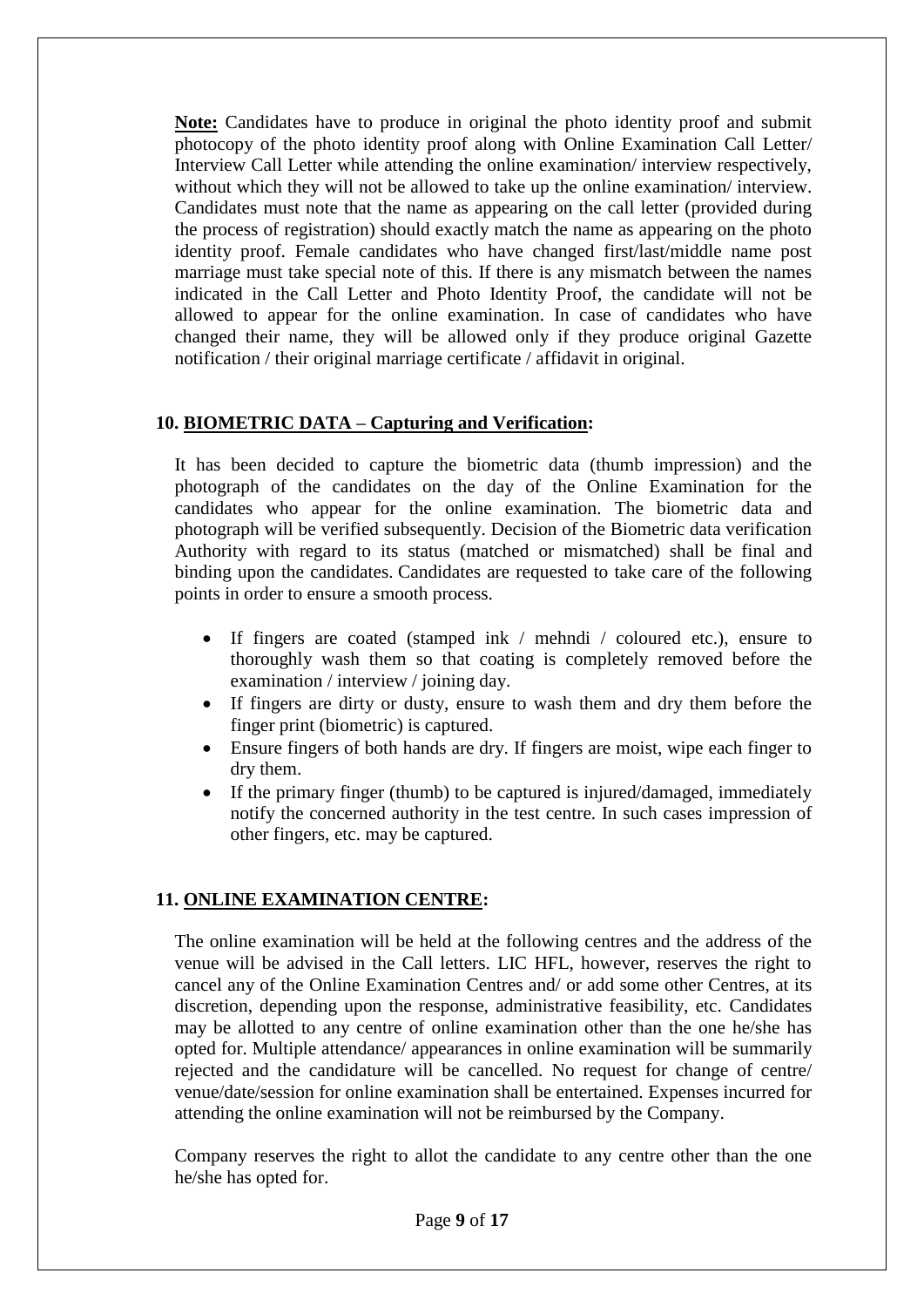| <b>State/Union Territory</b> | <b>Online Examination Centre</b>        |
|------------------------------|-----------------------------------------|
| Chhattisgarh                 | Raipur                                  |
| Madhya Pradesh               | <b>Bhopal</b>                           |
| <b>Bihar</b>                 | Patna                                   |
| Odisha                       | Bhubaneswar                             |
| Assam                        | Guwahati                                |
| West Bengal                  | Kolkata                                 |
| <b>Uttar Pradesh</b>         | Lucknow                                 |
| Delhi                        | Delhi NCR                               |
| Rajasthan                    | Jaipur                                  |
| Chandigarh                   | Chandigarh-Mohali                       |
| Karnataka                    | Bangalore                               |
| Andhra Pradesh               | Hyderabad, Vijayawada                   |
| Telangana                    | Hyderabad                               |
| Kerala                       | Kochi                                   |
| <b>Tamil Nadu</b>            | Chennai                                 |
| Gujarat                      | Ahmedabad-Gandhinagar                   |
| Maharashtra                  | Mumbai/Navi Mumbai/Greater Mumbai/Thane |

**Note**: Candidates are allowed to apply for vacancy from only one state. The centre of online examination will be restricted to the state opted by the candidate. For example, a candidate who will apply from Maharashtra will have to choose the centre of online examination from Maharashtra only.

#### **12. INTERVIEW CENTRE:**

The interview centres will be intimated to the shortlisted candidates called for interview at a later stage. Expenses incurred for attending the interview will not be reimbursed by the Company.

#### **13. CALL LETTER FOR INTERVIEW:**

Call letters for interview will be made available to shortlisted candidates on LIC HFL's website [\(www.lichousing.com\)](http://www.lichousing.com/). Candidates will be required to download the same. An intimation regarding availability of call letters on LIC HFL's website will be sent by email/sms. Intimations will be sent to the email ID and mobile number registered in the online application form. Call letters will not be sent to the applicant by Post/ courier. Company will not take responsibility for late receipt / non-receipt of any communication e-mailed/ sent via sms to the candidate due to change in the mobile number, email address, technical fault or otherwise. Candidates are hence advised to regularly keep in touch with the authorised LIC HFL website (www.lichousing.com) for details, updates and any information which may be posted for further guidance as well as to check their registered e-mail account from time to time during the recruitment process.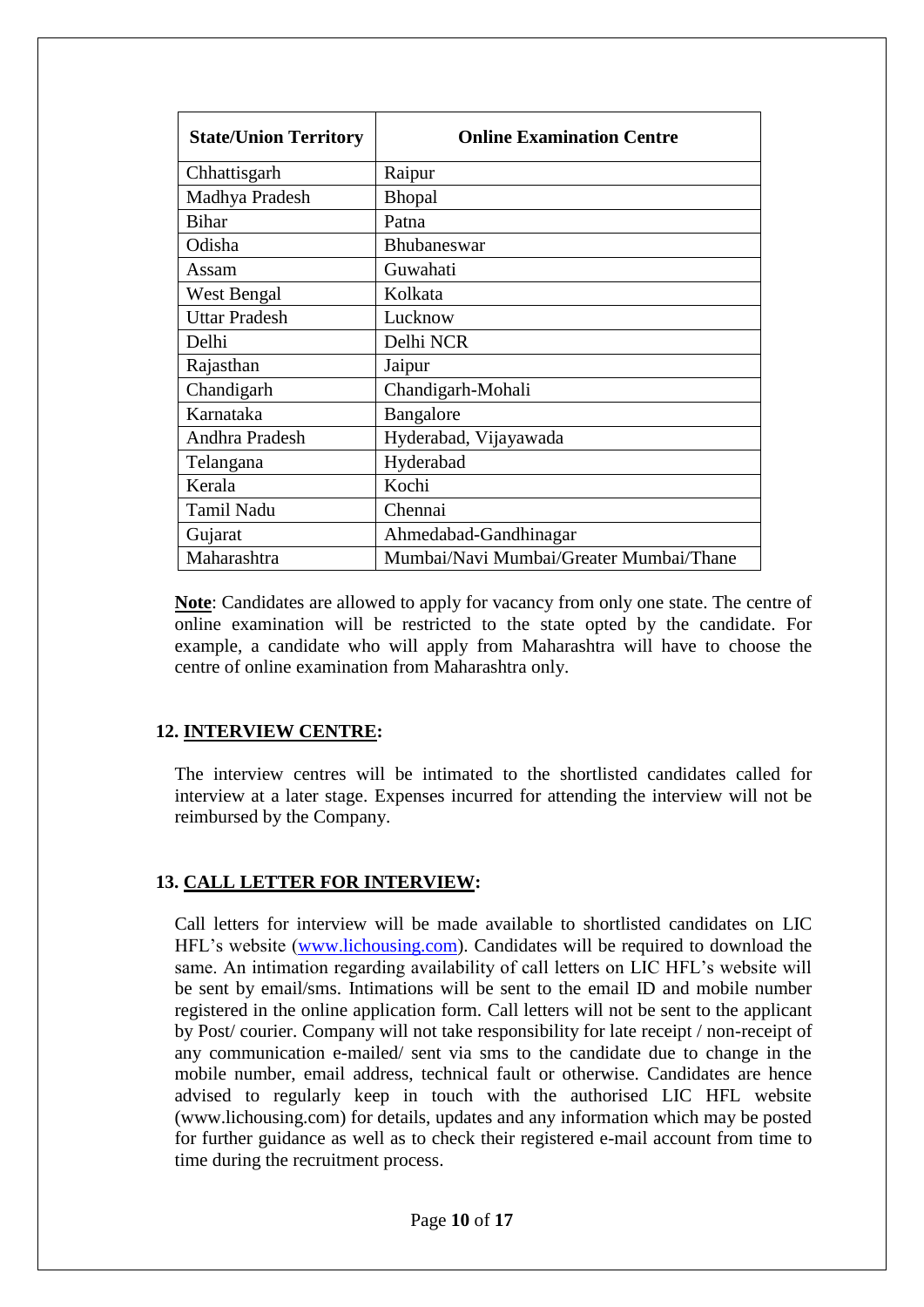### **14. GENERAL TERMS AND CONDITIONS:**

- a. Candidates will have to submit the online examination call letter and a photocopy of photo-identity proof at the time of online examination. Candidate has to bring original photo-identity proof for verification.
- b. Before applying, candidates are advised to check and satisfy themselves that they fulfil all the eligibility conditions as stipulated in the notification. Candidates who do not satisfy the eligibility conditions are liable to be disqualified at any stage of recruitment. The fees paid by ineligible candidates shall be forfeited. Decision of the Company in all matters regarding eligibility of the candidate, selection and any other matters relating to recruitment will be final and binding on the candidate. No correspondence or personal enquiries shall be entertained by the Company in this regard.
- c. Candidates are required to have a valid personal email-ID. It should be kept active during the currency of this recruitment process. The recruiting agency may send intimation about the call letters for online examination, interview etc. through the registered email ID. Under no circumstances he/she should share/mention email ID to/of any other person. In case a candidate does not have a personal email ID, he/she should create his/her new email ID before applying Online. Candidates are required to keep particulars of date of birth, educational qualifications, payment details, other personal details etc. ready as these are required to be entered in the online application.
- d. After applying online, the candidates should obtain a system generated print-out of the application on A-4 Size Paper and retain it after signing the same. Please do not send this print-out to LIC HFL.
- e. Candidates who are called for Interview will have to submit the duly signed System Generated Print-Out of the online application form and also produce original and attested Photostat copies of all relevant certificates/documents failing which their candidature shall be liable to be cancelled.
- f. Withdrawal of candidature on account of non-furnishing of any information will not confer any right to carry forward or retain the candidature for future recruitment.
- g. **Not more than one application should be submitted by any candidate**. In case of multiple applications/registrations, only the latest valid (completed) application/registration (higher registration number) will be retained and the application fee/intimation charges paid for the other multiple registration(s) will stand forfeited.
- h. Application once submitted will not be allowed to be withdrawn and the application fee once paid will not be refunded under any circumstances nor will it be held in reserve for future recruitment. The eligible candidates will be intimated separately about the exact date  $\&$  venue of the online examination.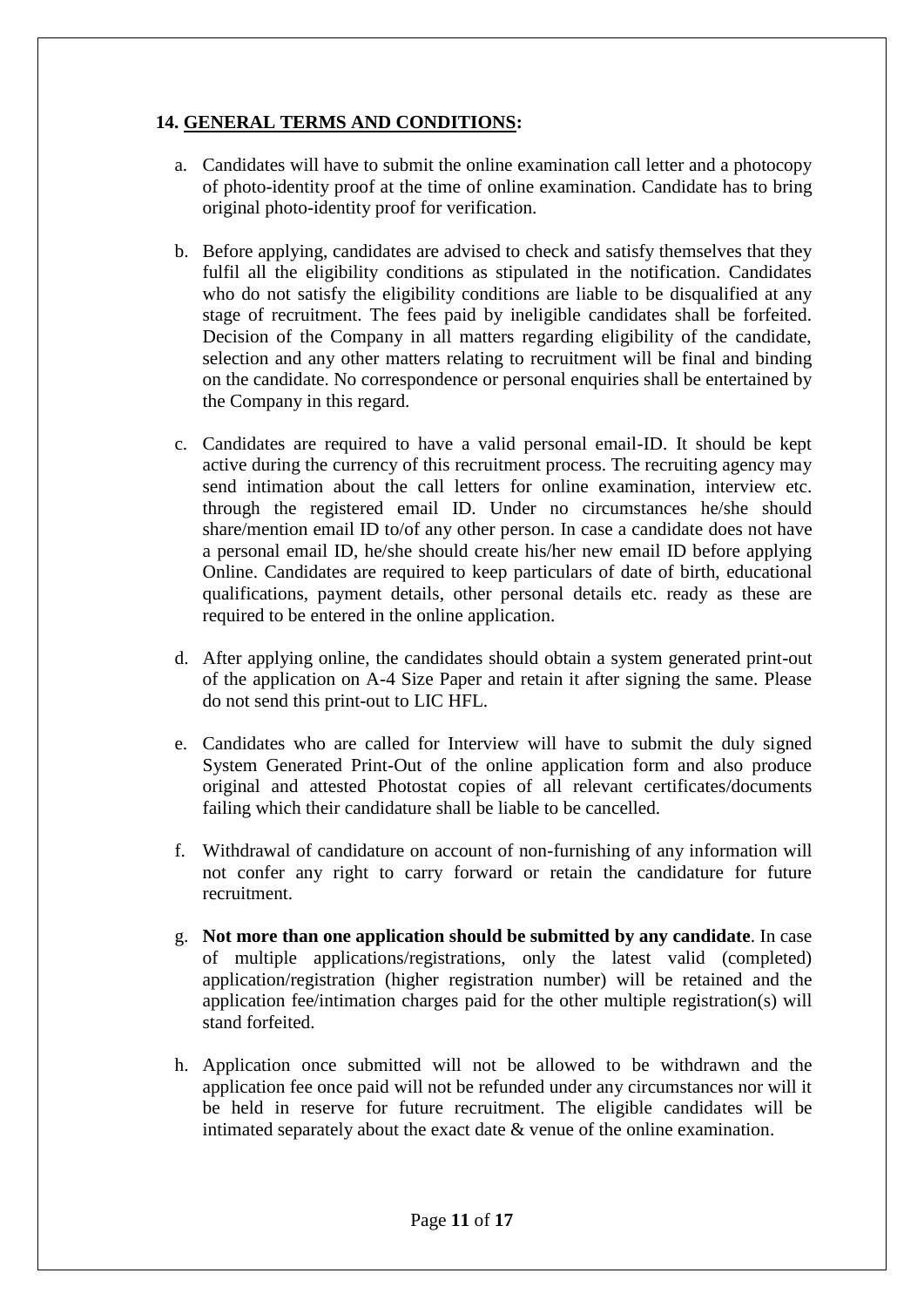- i. Any resulting dispute arising out of this advertisement including the recruitment process shall be subject to sole jurisdiction of the Courts situated at Mumbai.
- j. Any request for change of data provided during registration process will not be entertained.
- k. Candidates currently serving under any employment should produce "No Objection Certificate" from their employer at the time of interview, failing which, their candidature may not be considered.
- l. Admission to online examination is only provisional without verification of age/qualification of candidate with reference to documents. Candidates should not furnish any particulars that are false, tampered fabricated and/or suppresses any material information while filling up the online application form. If any of these shortcomings is/are detected after appointment in the Company, his/her services are liable to be summarily terminated.
- m. A candidate's admission to the online examination is strictly provisional. The mere fact that the call letter has been issued to the candidate does not imply that his/her candidature has been finally accepted by LIC HFL.
- n. A candidate should ensure that the signatures appended by him/her in all places viz. in his/her application form, call letter, attendance sheet etc. and in all correspondences with the Company in future should be identical and there should be no variation of any kind.
- o. The candidates will appear for the online examination and/or interview at the allotted centres at their expense and risk and LIC HFL will not be responsible for any injury/losses etc. of any nature.
- p. Mobile phones, pagers or any other communication devices are not allowed inside the premises where the examination is being conducted. Any infringement of these instructions shall entail cancellation of candidature and disciplinary action including ban from future examinations.
- q. Candidates are advised in their own interest not to bring any of the banned items including mobile phones/ pagers to the venue of the examination, as arrangement for safekeeping cannot be assured.
- r. Candidates are not permitted to use or have in possession calculators in examination premises.
- s. If the online examination is held in more than one session, the scores across various sessions will be equated to adjust for slight differences in difficulty level of different test batteries used across sessions. More than one session is required if the nodes capacity is less or some technical disruption takes place at any centre or for any candidate.
- t. The possibility for occurrences of some problem in the administration of the examination cannot be ruled out completely which may impact examination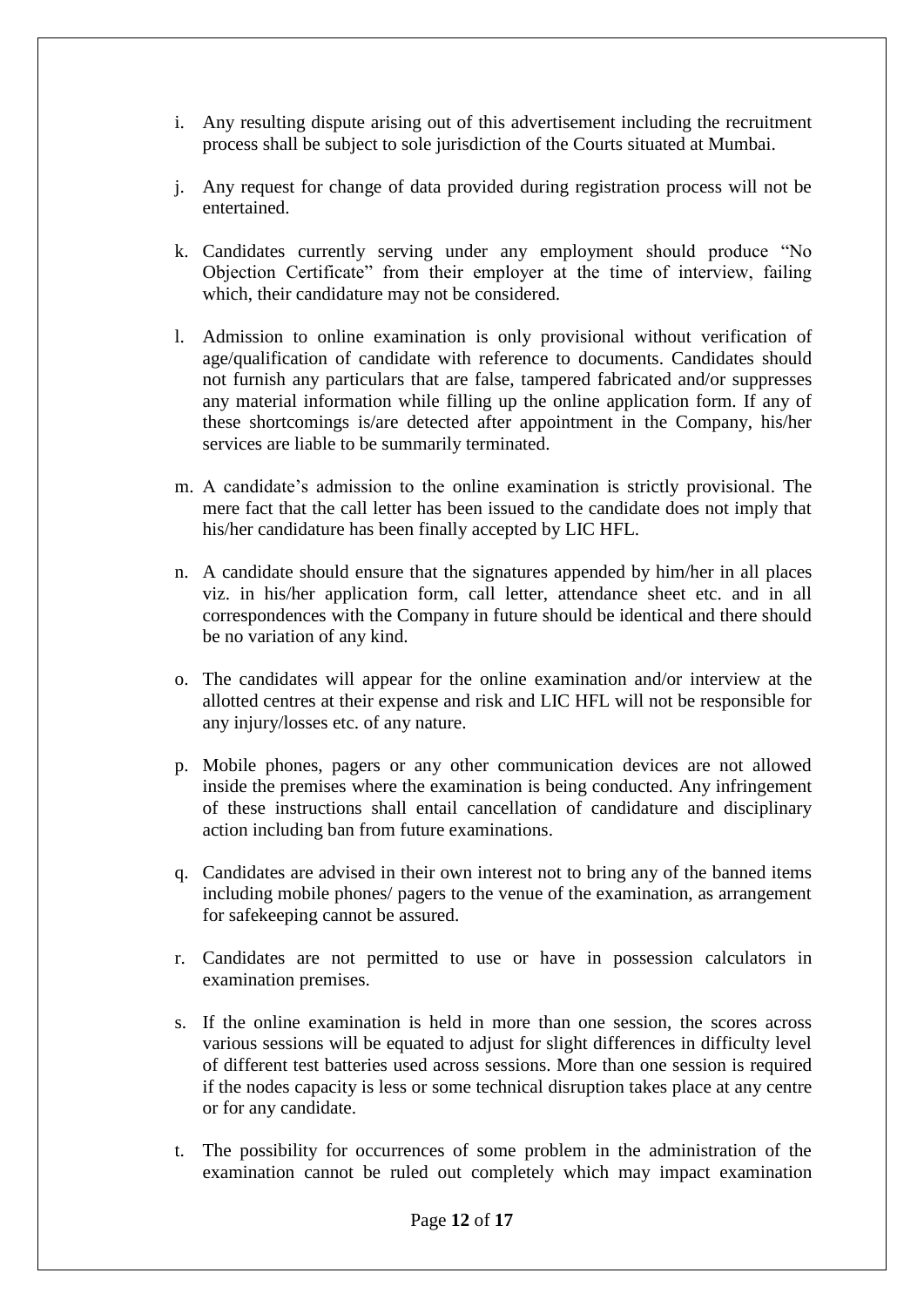delivery and/or result from being generated. In that event, every effort will be made to rectify such problem, which may include the conduct of another examination if considered necessary. Decision of the online examination conducting body in this regard shall be final. Candidate not willing to accept such change shall loose his/her candidature for this examination.

- u. Detailed advertisement can be viewed at our website [\(www.lichousing.com\)](http://www.lichousing.com/). Decision of the Company in respect of all matters pertaining to this recruitment would be final and binding on all candidates Company reserves the right to change the selection procedure, if necessary. The change, if any, shall be communicated through Company's website [\(www.lichousing.com\)](http://www.lichousing.com/).
- v. LIC HFL would be analyzing the responses (answers) of individual candidates with those of other candidates to detect patterns of similarity of right and wrong answers. If in the analytical procedure adopted by LIC HFL in this regard, it is inferred/ concluded that the responses have been shared and scores obtained are not genuine/ valid, LIC HFL reserves right to cancel the candidature of the concerned candidates and the result of such candidates (disqualified) will be withheld.
- w. Instances for providing incorrect information and/or process violation by a candidate detected at any stage of the selection process will lead of disqualification of the candidate from the selection process and he/she will not be allowed to appear in any LIC HFL recruitment process in the future. If such instances go undetected during the current selection process but are detected subsequently, such disqualification will take place with retrospective affect.
- x. Canvassing in any form will lead to disqualification of candidature.

**Date: 02.12.2019 General Manager (HR)**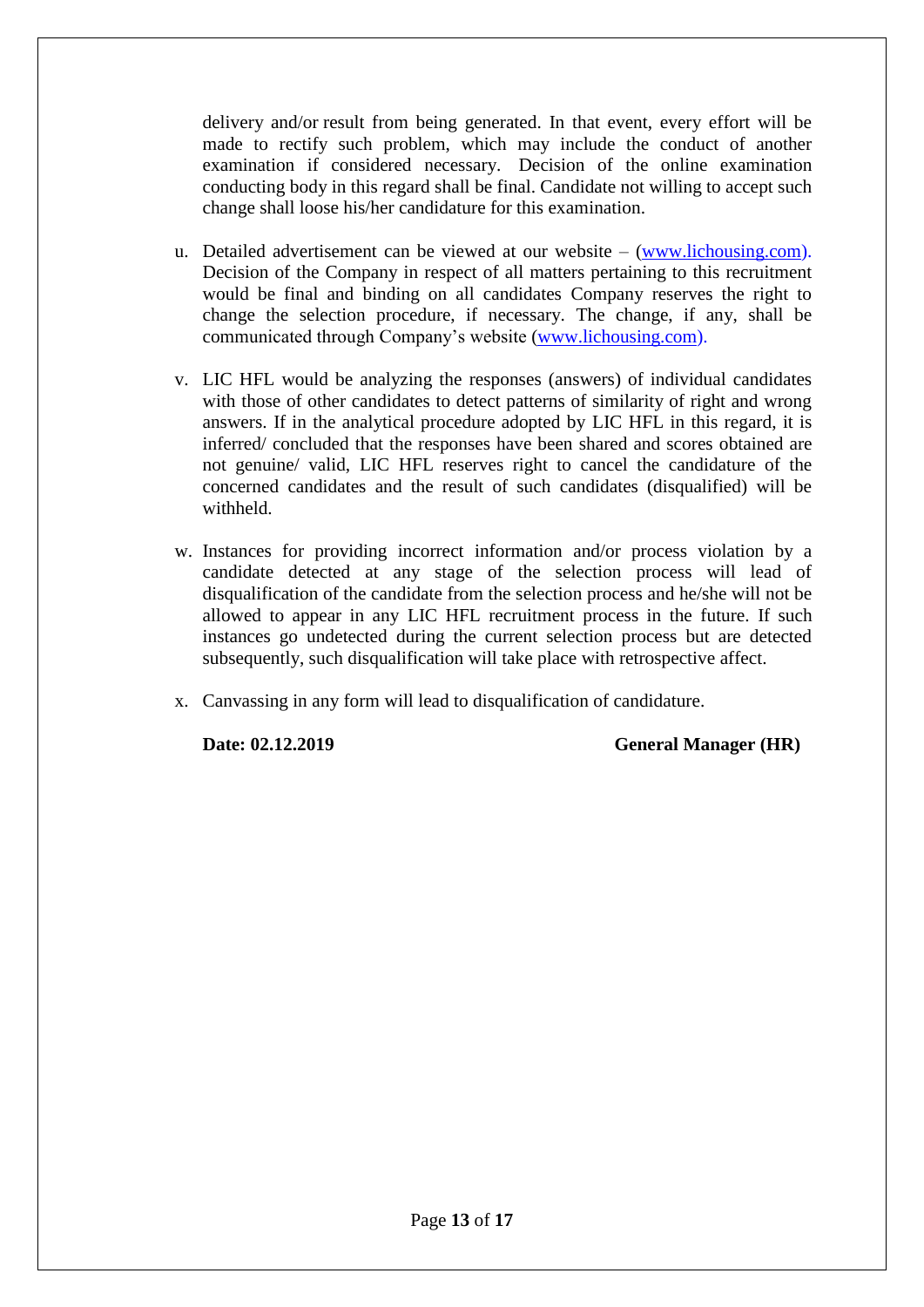# **ACTION AGAINST CANDIDATES FOUND GUILTY OF MISCONDUCT/ USE OF UNFAIR MEANS**

Candidates are advised in their own interest that they should not furnish any particulars that are false, tampered with or fabricated and should not suppress any material information while submitting online application.

At the time of online examination, interview or in a subsequent selection procedure, if a candidate is (or has been ) found

### guilty of  $-$

- i. using unfair means or
- ii. impersonating or procuring impersonation by any person or
- iii. misbehaving in the online examination/ interview hall or disclosing, publishing, reproducing, transmitting, storing or facilitating transmission and storage of contents of the test(s) or any information therein in whole or part thereof in any form or by any means, verbal or written, electronically or mechanically for any purpose or
- iv. resorting to any irregular or improper means in connection with his/ her candidature or
- v. obtaining support for his/ her candidature by unfair means, or
- vi. carrying mobile phones or similar electronic devices of communication in the examination/interview hall, such a candidate may, in addition to rendering himself/ herself liable to criminal prosecution, be liable:
	- to be disqualified from the examination for which he/she is a candidate.
	- to be debarred either permanently or for a specified period from any recruitment conducted by the Company.
	- $\bullet$  for termination of service, if he/ she has already joined the Company.

### **Important:**

**Company would be analysing the responses (answers) of individual candidates with other candidates to detect patterns of similarity of right and wrong answers. If in the analytical procedure adopted by the Company in this regard, it is inferred/ concluded that the responses have been shared and scores obtained are not genuine/ valid, Company reserves right to cancel the candidature of the concerned candidates and the result of such candidates (disqualified) will be withheld.**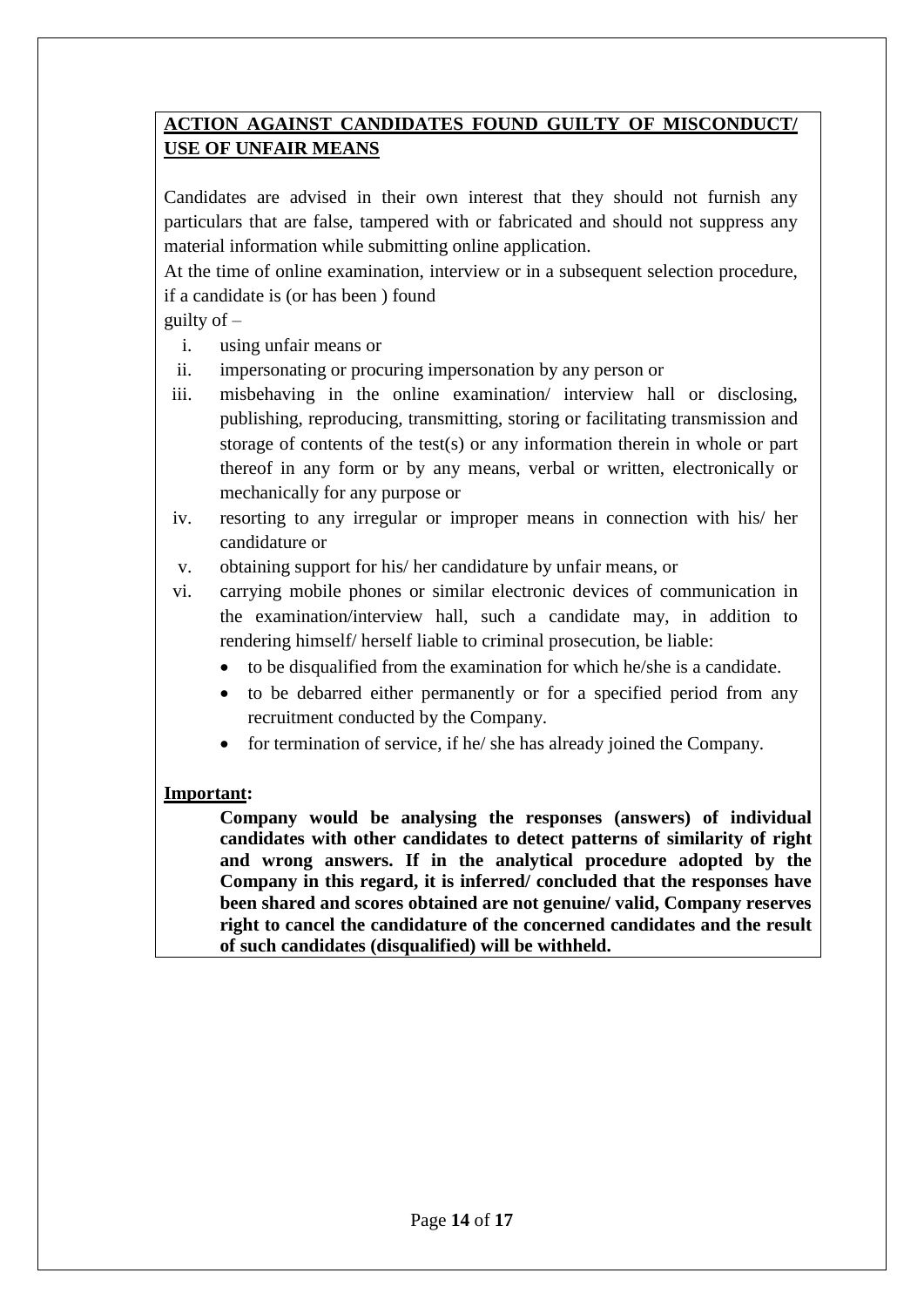# **GUIDELINES FOR SCANNING AND UPLOAD OF DOCUMENTS**

Before applying online, a candidate will be required to have a scanned (digital) image of his/her photograph, signature, left thumb impression and hand-written declaration as per the specifications given below.

### **i. Photograph Image:**

- **-** Photograph must be a recent passport style colour picture
- Make sure that the picture is in colour, taken against a light-coloured, preferably white background
- **-** Look straight at the camera with a relaxed face
- **-** If the picture is taken on a sunny day, have the sun behind you, or place yourself in the shade, so that you are not squinting and there are no harsh shadows
- **-** If you have to use flash, ensure there's no "red-eye"
- **-** If you wear glasses make sure that there are no reflections and your eyes can be clearly seen
- **-** Caps, hats and dark glasses are not acceptable. Religious headwear is allowed but it must not cover your face
- **-** Dimensions 200 x 230 pixels (preferred)
- **-** Size of file should be between 20kb –50 kb
- **-** Ensure that the size of the scanned image is not more than 50kb. If the size of the file is more than 50 kb, then adjust the settings of the scanner such as the DPI resolution, no. of colours etc., during the process of scanning
- **-** If the photo is not uploaded at the place of Photo, Admission for Examination will be rejected/denied. Candidate him/herself will be responsible for the same
- **-** Candidate should also ensure that photo is uploaded at the place of photo and signature at the place of signature. If photo in place of photo and signature in place of signature is not uploaded properly, candidate will not be allowed to appear for the exam
- **-** Candidate must ensure that Photo to be uploaded is of required size and the face should be clearly visible

### **ii. Signature, left thumb impression and hand-written declaration Image:**

- **-** The applicant has to sign on white paper with Black Ink pen
- **-** The applicant has to put his left thumb impression on a white paper with black or blue ink
- **-** The applicant has to write the declaration in English clearly on a white paper with black or blue ink
- **-** The signature, left thumb impression and the hand written declaration should be of the applicant and not by any other person
- The signature will be used to put on the Call Letter and wherever necessary.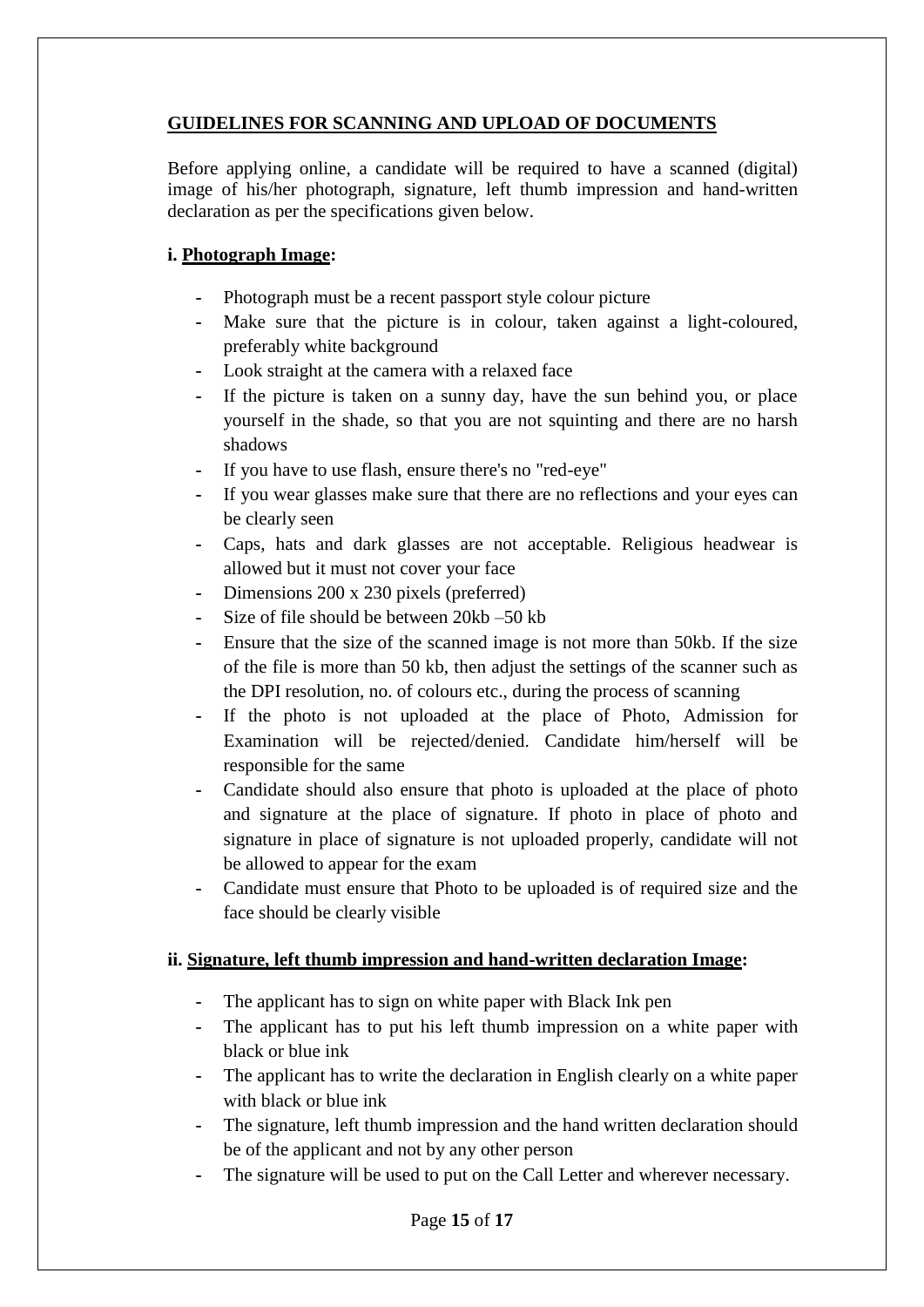**- If the Applicant's signature on the attendance sheet or Call letter, signed at the time of the examination, does not match the signature uploaded, the applicant will be disqualified.**

**If the uploaded signature of the Applicant is not legible/prominently visible or not properly uploaded such that it cannot be verified with the Applicant's signature on the attendance sheet or Call letter, signed at the time of the examination, the applicant will be disqualified.**

**-** Dimensions:

*Signature*: 140 x 60 pixels (preferred)

*Left thumb impression*: 240 x 240 pixels in 200 DPI (Preferred for required quality) i.e.  $3 \text{ cm} * 3 \text{ cm}$  (Width  $*$  Height)

*Hand-written Declaration*: 800 x 400 pixels in 200 DPI (Preferred for required quality) i.e. 10 cm \* 5 cm (Width \* Height)

**-** Size of file:

*Signature*: 10kb – 20kb *Left thumb impression:* 20kb – 50kb *Hand-written Declaration*: 50kb – 100kb

- **-** Hand written declaration content is to be as expected
- **-** Signature / Hand written declaration in CAPITAL LETTERS shall NOT be accepted

### **iii. Scanning the documents:**

- **-** Set the scanner resolution to a minimum of 200 dpi (dots per inch)
- **-** Set Color to True Color
- **-** File Size as specified above
- **-** Crop the image in the scanner to the edge of the photograph/signature/left thumb impression / hand written declaration, then use the upload editor to crop the image to the final size (as specified above)
- **-** The image file should be JPG or JPEG format. An example file name is: image01.jpg or image01.jpeg. Image dimensions can be checked by listing the folder files or moving the mouse over the file image icon
- **-** Candidates using MS Windows/MSOffice can easily obtain documents in .jpeg format by using MS Paint or MSOffice Picture Manager. Scanned documents in any format can be saved in .jpg/.jpeg format by using 'Save As' option in the File menu. Size can be adjusted by using crop and then resize option (Please see point (i)  $\&$  (ii) above for the pixel size and file size) in the 'Image' menu. Similar options are available in other photo editor also.

### **iv. Procedure for Uploading the documents:**

While filling the online application form, the candidate will be provided with separate links for uploading photograph, signature, left thumb impression and hand written declaration.